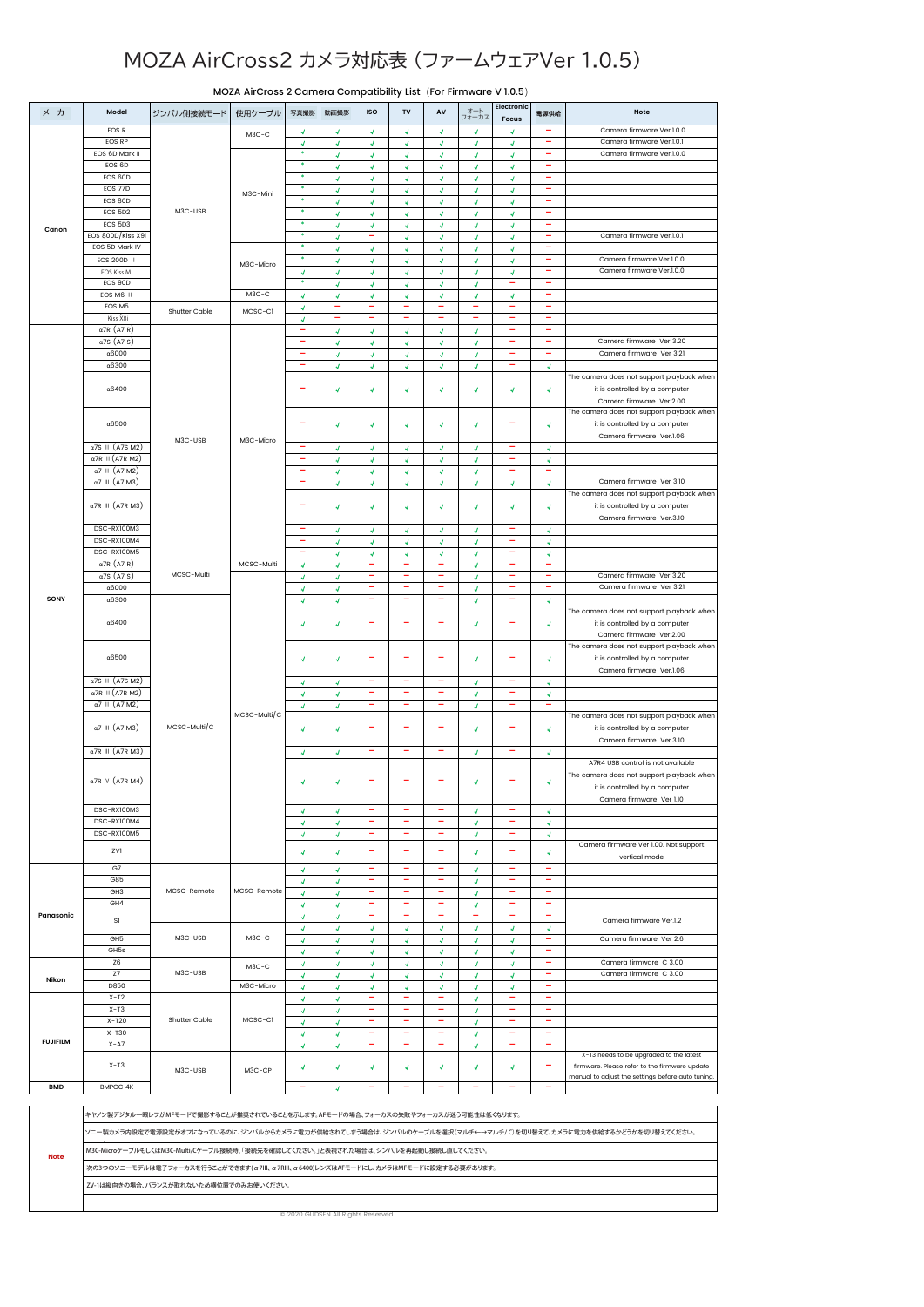## MOZA AirCross2 レンズ対応表

| Camera & Lens |                                   |                                                  | L字ブラケット使用時 |                |                          | Manfrotto クイックリリースプレート使用時 |                |                          | アルカスイスクイックリリースプレート使用時 |                        |                          |                |
|---------------|-----------------------------------|--------------------------------------------------|------------|----------------|--------------------------|---------------------------|----------------|--------------------------|-----------------------|------------------------|--------------------------|----------------|
| Brand         | Model                             | Lons                                             | バランス調整     | フラッシュライトモード    | ティルト軸360°                | バランス調整                    | フラッシュライトモード    | ティルト軸360                 | バランス調整                | フラッシュライトモード<br>(90°傾き) | ティルト軸360°                | Reference Link |
|               |                                   |                                                  |            | (90°傾き)        | 回転                       |                           | (90°倾き)        | 回転                       |                       |                        | 回転                       |                |
|               |                                   | FE 16-35mm F2.8 GM                               | √          | √              | √                        | √                         | √              | √                        | √                     | √                      | √                        | Coming Soon    |
|               |                                   | FE 24-70 F2.8 GM                                 | ◢          | ◢              | ◢                        | ◢                         | ◢              | √                        | √                     | √                      | √                        | Coming Soon    |
|               |                                   | PZ 18--200mm F3.5~6.3 OSS LE                     | ◢          | ◢              | ◢                        | √                         | √              | √                        | √                     | √                      | √                        |                |
|               |                                   | Sigma 35mmf1.4 DG HSM Art                        | √          | J              | ┙                        | J                         | J              | J                        | J                     | J                      | J                        | Coming Soon    |
|               |                                   | FE 4/24-105 G OSS                                | √          | √              | √                        | √                         | √              | √                        | √                     | √                      | √                        | Coming Soon    |
|               |                                   | FE 85mm FI.4 GM                                  | √          | √              | √                        | √                         | J              | J                        | J                     | √                      | √                        | Coming Soon    |
|               |                                   | E 10-18mm F4 OSS                                 | ◢          | ◢              | ◢                        | √                         | ◢              | J                        | √                     | J                      | √                        | Coming Soon    |
|               |                                   | FE 12-24mm F4 G                                  | √          | J              | √                        | J                         | J              | √                        | √                     | √                      | √                        | Coming Soon    |
|               |                                   | Vario-Tessar FE 24-70mm F4 ZA                    | ¥          | ¥              | ¥                        | ¥                         | 4              | 4                        | V                     | J                      | J                        | Coming Soon    |
|               |                                   | OSS                                              |            |                |                          |                           |                |                          |                       |                        |                          |                |
|               |                                   | Zeiss E 16-70 F4 OSS                             | √          | ┙              | √                        | √                         | √              | √                        | √                     | √                      | √                        | Coming Soon    |
|               |                                   | E PZ 18-105mm F4 G OSS                           | √          | √              | √                        | √                         | √              | J                        | J                     | √                      | √                        | Coming Soon    |
|               |                                   | FE 28mm F2                                       | ◢          | ◢              | √                        | √                         | ◢              | ◢                        | √                     | √                      | √                        | Coming Soon    |
|               | $a$ 7, a 7S, a 7R                 | Zeiss FE 35mm F2.8 ZA                            | J          | J              | ┙                        | J                         | J              | J                        | √                     | √                      | √                        | Coming Soon    |
|               | a 711, a 7SII, a 7RI              | Sigma 30mm F/I.4 DC DN                           | ◢          | ◢              | ◢                        | √                         | √              | √                        | √                     | √                      | √                        | Coming Soon    |
|               | $a$ 7III, $a$ 7RIII               | FE 55mm FI.8                                     | √          | J              | ◢                        | ◢                         | √              | √                        | √                     | √                      | √                        | Coming Soon    |
|               |                                   | FE 50mm F2.8 MACRO                               | ◢          | ◢              | √                        | √                         | √              | √                        | √                     | √                      | √                        | Coming Soon    |
|               |                                   | E 3.5-5.6/PZ 16-50 OSS                           | J          | J              | √                        | J                         | J              | J                        | J                     | √                      | J                        | Coming Soon    |
|               |                                   |                                                  | ◢          | √              | ◢                        | √                         | √              | √                        | √                     | √                      | √                        |                |
|               |                                   | FE 85mm FL4 GM                                   |            |                |                          |                           |                |                          |                       |                        |                          | Coming Soon    |
|               |                                   | Zeiss E 1.8/24 ZA                                | √          | √              | ◢                        | ◢                         | J              | J                        | √                     | √                      | √                        | Coming Soon    |
|               |                                   | FE 135mm F1.8 GM                                 | ◢          | ◢              | J                        | J                         | J              | J                        | 7                     | J                      | 7                        | Coming Soon    |
|               |                                   | FE 50 FI.8 EF                                    | √          | √              | ◢                        | ◢                         | ◢              | J                        | √                     | ◢                      | √                        | Coming Soon    |
|               |                                   | FE 16-35mm F4 ZA                                 | ◢          | ◢              | ◢                        | √                         | √              | √                        | √                     | √                      | √                        | Coming Soon    |
|               |                                   | FE 35mm FI.4 ZA                                  | √          | √              | √                        | √                         | √              | √                        | √                     | √                      | √                        | Coming Soon    |
|               |                                   | FE 50mm FI.4 ZA                                  | J          | J              | J                        | ◢                         | J              | J                        | J                     | J                      | J                        | Coming Soon    |
|               |                                   | E 18-135mm F3.5-5.6 OSS                          | √          | √              | √                        | √                         | √              | ¥                        | ¥                     | J                      | √                        | Coming Soon    |
|               |                                   | FE 90mm F2.8 Macro G macro                       |            |                |                          |                           |                |                          |                       |                        |                          |                |
|               |                                   | lenses                                           | ¥          | ¥              | √                        | √                         | √              | $\overline{\phantom{m}}$ | J                     | J                      | $\overline{\phantom{0}}$ | Coming Soon    |
|               |                                   | FE 24mm Fl.4 GM 24GM                             | √          | √              | √                        | ◢                         | J              | J                        | √                     | √                      | √                        | Coming Soon    |
|               |                                   | Tamron FE 28-75mm F2.8                           | J          | ┚              | ۰                        | J                         | J              | J                        | ✓                     | 7                      | ۰                        | Coming Soon    |
|               |                                   | Sigma 56mm FI.4 DC DN                            | √          | √              | √                        | √                         | √              | √                        | √                     | √                      | √                        | Coming Soon    |
| Sony          |                                   |                                                  |            |                |                          |                           |                |                          |                       |                        |                          |                |
|               |                                   | FF 16-35mm F2 8 GM                               | ¥          | ¥              | ¥                        | ¥                         | √              | ¥                        | J                     | ¥                      | J                        | Coming Soon    |
|               |                                   | FE 24-70 F2.8 GM                                 | √          | √              | ◢                        | ◢                         | ◢              | √                        | √                     | √                      | √                        | Coming Soon    |
|               |                                   |                                                  |            |                |                          |                           |                |                          |                       |                        |                          |                |
|               |                                   | PZ 18- - 200mmF3.5- - 6.3OSS LE                  | √          | $\overline{I}$ | $\overline{I}$           | ¥                         | ¥              | J                        | J                     | J                      | J                        | Coming Soon    |
|               |                                   | Sigma 35mmf1.4 DG HSM Art                        | ◢          | ◢              | ◢                        | √                         | ◢              | √                        | √                     | √                      | √                        | Coming Soon    |
|               |                                   |                                                  |            |                |                          |                           |                |                          |                       |                        |                          |                |
|               |                                   | FE 4/24-105 G OSS                                | 4          | √              | ◢                        | √                         | √              | √                        | √                     | √                      | J                        | Coming Soon    |
|               |                                   | FE 85mm FI.4 GM                                  | √          | √              | √                        | √                         | √              | √                        | √                     | √                      | √                        | Coming Soon    |
|               |                                   | E 10-18mm F4 OsS                                 | √          | J              | J                        | J                         | J              | J                        | J                     | J                      | √                        | Coming Soon    |
|               |                                   |                                                  | √          | √              | ◢                        | √                         | ◢              | √                        | √                     | √                      | √                        | s://www        |
|               |                                   | FE 12-24mm F4 G<br>Vario-Tessar FE 24-70mm F4 ZA |            |                |                          |                           |                |                          |                       |                        |                          |                |
|               |                                   | OSS                                              | ¥          | ¥              | V                        | ¥                         | 4              | 4                        | 4                     | J                      | J                        | Coming Soon    |
|               |                                   | Zeiss E 16-70 F4 Oss                             | ◢          | ◢              | √                        | √                         | ◢              | √                        | √                     | √                      | √                        | Coming Soon    |
|               | $\alpha$ 6300                     | E PZ 18-105mm F4 G Oss                           | J          | √              | J                        | J                         | √              | √                        | √                     | √                      | √                        | Coming Soon    |
|               | $\alpha$ 6400                     | FE 28mm F2                                       | √          | √              | √                        | √                         | √              | ¥                        | ¥                     | J                      | √                        | Coming Soon    |
|               | $\alpha$ 6500                     | Zeiss FE 35mm F2.8 ZA                            | √          | √              | √                        | ◢                         | √              | √                        | √                     | ٧                      | √                        | Coming Soon    |
|               |                                   |                                                  | √          | √              | √                        | √                         | √              | √                        | √                     | √                      | √                        |                |
|               |                                   | Sigma 30mmf/1.4 DC DN                            |            | ┙              | J                        | ◢                         | J              | J                        | ◢                     | ◢                      | ◢                        | Coming Soon    |
|               |                                   | FE 55mm FI.8                                     | √          |                |                          |                           |                |                          |                       |                        |                          | Coming Soon    |
|               |                                   | FE 50mm F2.8 MACRO                               | √          | J              | J                        | J                         | J              | ℊ                        | J                     | 7                      | 7                        | Coming Soon    |
|               |                                   | FE 16-35mm F4 ZA                                 | ◢          | √              | ◢                        | √                         | J              | √                        | √                     | √                      | √                        | Coming Soon    |
|               |                                   | FE 35mm FI.4 ZA                                  | ◢          | ◢              | ◢                        | ◢                         | ◢              | J                        | √                     | √                      | √                        | Coming Soon    |
|               |                                   | E 3.5-5.6/PZ 16-50 OSS                           | ◢          | ◢              | ◢                        | J                         | J              | √                        | √                     | √                      | √                        | Coming Soon    |
|               |                                   | Zeiss E 1.8/24 ZA                                | √          | ◢              | √                        | √                         | √              | √                        | √                     | √                      | √                        | Coming Soon    |
|               |                                   | FE 135mm F1.8 GM                                 | √          | √              | ◢                        | √                         | J              | J                        | J                     | J                      | J                        | Coming Soon    |
|               |                                   | FE 50 FI.8 EF                                    | ◢          | J              | J                        | ◢                         | J              | J                        | √                     | √                      | J                        | Coming Soon    |
|               |                                   | FE 50mm FI.4 ZA                                  | J          | J              | 7                        | √                         | 7              | 7                        | 7                     | 7                      | 7                        | Coming Soon    |
|               |                                   | E 18-135mm F3.5-5.6 OSS                          | ◢          | √              | J                        | √                         | ◢              | J                        |                       | J                      |                          | Coming Soon    |
|               |                                   | FE 90mm F2.8 Macro G macro                       |            |                |                          |                           |                |                          |                       |                        |                          |                |
|               |                                   | lenses                                           | ¥          | ¥              | ¥                        | ¥                         | 4              | 4                        | 4                     | 4                      | J                        | Coming Soon    |
|               |                                   | FE 24mm FI.4 GM 24GM                             | ◢          | ◢              | ◢                        | ◢                         | $\overline{ }$ | √                        | √                     | √                      | √                        | Coming Soon    |
|               |                                   | Tamron FE 28-75mm F2.8                           | √          | √              | √                        | √                         | ₽              | ₽                        | ¥                     | √                      | ¥                        | Coming Soon    |
|               |                                   | SIGMA 56mm FI.4 DC DN                            | ◢          | ◢              | √                        | √                         | ◢              | √                        | √                     | √                      | √                        | Coming Soon    |
|               |                                   | RF 28-70mm F2 L USM                              | √          | √              | ¥                        | ¥                         | √              | ÷                        | J.                    | ¥                      | $\equiv$                 | Coming Soon    |
|               |                                   |                                                  |            |                |                          |                           |                |                          |                       |                        |                          |                |
|               |                                   | RF 24-105mm F4L IS USM                           | ¥          | ¥              | √                        | √                         | V              | 4                        | √                     | √                      | ¥                        | Coming Soon    |
|               |                                   |                                                  | ¥          | ¥              | ¥                        | ¥                         | ¥              | 4                        | V                     | 4                      | V                        |                |
|               | EOS R(660q)                       | RF 50mm Fl.2 L USM                               |            |                |                          |                           |                |                          |                       |                        |                          | Coming Soon    |
|               |                                   | RF 35mm FI.8 MACRO IS STM                        | ◢          | ◢              | ◢                        | √                         | √              | √                        | √                     | √                      | √                        | Coming Soon    |
|               |                                   | RF 24-240mm F4-6.3 IS USM                        | √          | √              | √                        | √                         | √              | 7                        | √                     | √                      | √                        | Coming Soon    |
|               |                                   | RF 85mm Fl.2 L USM                               | ◢          | ◢              | ◢                        | ◢                         | √              | ◢                        | ◢                     | ◢                      | ◢                        | Coming Soon    |
|               |                                   | RF to EF bayonet + EF 85mm f/1.4                 | ¥          | ¥              | $\overline{\phantom{0}}$ | ¥                         | V              | ÷,                       | ¥                     | ¥                      | ÷                        | Coming Soon    |
|               |                                   | RF to EF bayonet+ EF 16-35mm                     |            |                |                          |                           |                |                          |                       |                        |                          |                |
|               |                                   | $f/2.8 L$ II                                     | ¥          | ¥              | $\equiv$                 | ¥                         | ¥              | ÷                        | 4                     | 4                      | ÷                        | Coming Soon    |
|               |                                   | RF to EF bayonet + EF 24-105mm                   |            |                |                          |                           |                |                          |                       |                        |                          |                |
|               |                                   | $f/4$ L II                                       | ¥          | ¥              | $\overline{\phantom{a}}$ | √                         | ¥              | ÷                        | ¥                     | √                      | $\equiv$                 | Coming Soon    |
| Canon         |                                   | RF to EF bayonet+ EF 135mm F2 L                  | ¥          | 4              | ۰                        | ¥                         | 4              | ۰                        | √                     | √                      | ۰                        |                |
|               |                                   | <b>USM</b>                                       |            |                |                          |                           |                |                          |                       |                        |                          |                |
|               |                                   | RF to EF bayonet + EF 35mm FI.4 L<br>-H.         | √          | √              | $\equiv$                 | √                         | ₽              | ÷                        | ¥                     | √                      | ÷                        | Coming Soon    |
|               |                                   |                                                  | ¥          | √              | ۳                        | ¥                         | ¥              | ۰                        | J.                    | ¥                      | ۰                        | Coming Soon    |
|               |                                   | RF to EF bayonet + EF 17-40mm                    |            |                |                          |                           |                |                          |                       |                        |                          |                |
|               |                                   | EF 85mm f/1.4 L                                  | √          | √              | √                        | √                         | √              | √                        | √                     | √                      | √                        | Coming Soon    |
|               |                                   | EF 16-35mm f/2.8 L II                            | √          | √              | $\overline{\phantom{m}}$ | √                         | ¥              | ÷                        | √                     | ∡                      | ÷                        |                |
|               | EOS 5D Mark II                    | EF 24-105mm f/4 L II                             | ◢          | ◢              | Ξ                        | √                         | √              | Ξ                        | √                     | √                      | Ξ                        | Coming Soon    |
|               | EOS 5D Mark III<br>EOS 5D Mark IV | EF 135mm F2 L USM                                | √          | √              | ¥                        | √                         | 4              | 4                        | 4                     | √                      | ¥                        | Coming Soon    |
|               | EOS 6D                            | EF 35mm FI.4 L II                                | √          | ◢              | √                        | √                         | ✓              | ✓                        | √                     | √                      | √                        | Coming Soon    |
|               | EOS 6D Mark II                    | EF 17-40mm                                       | ◢          | ◢              | ₽                        | ₽                         | ◢              | ₽                        | ¥                     | ◢                      | √                        | Coming Soon    |
|               |                                   |                                                  | ¥          | ¥              | ¥                        | ¥                         | V              | V                        | J                     | J                      | J                        |                |
|               |                                   | EF 24-70mm 1:2.8 L II USM                        |            |                |                          |                           |                |                          |                       |                        |                          | Coming Soon    |

## **MOZA AirCross 2 Lens Compatibility List**